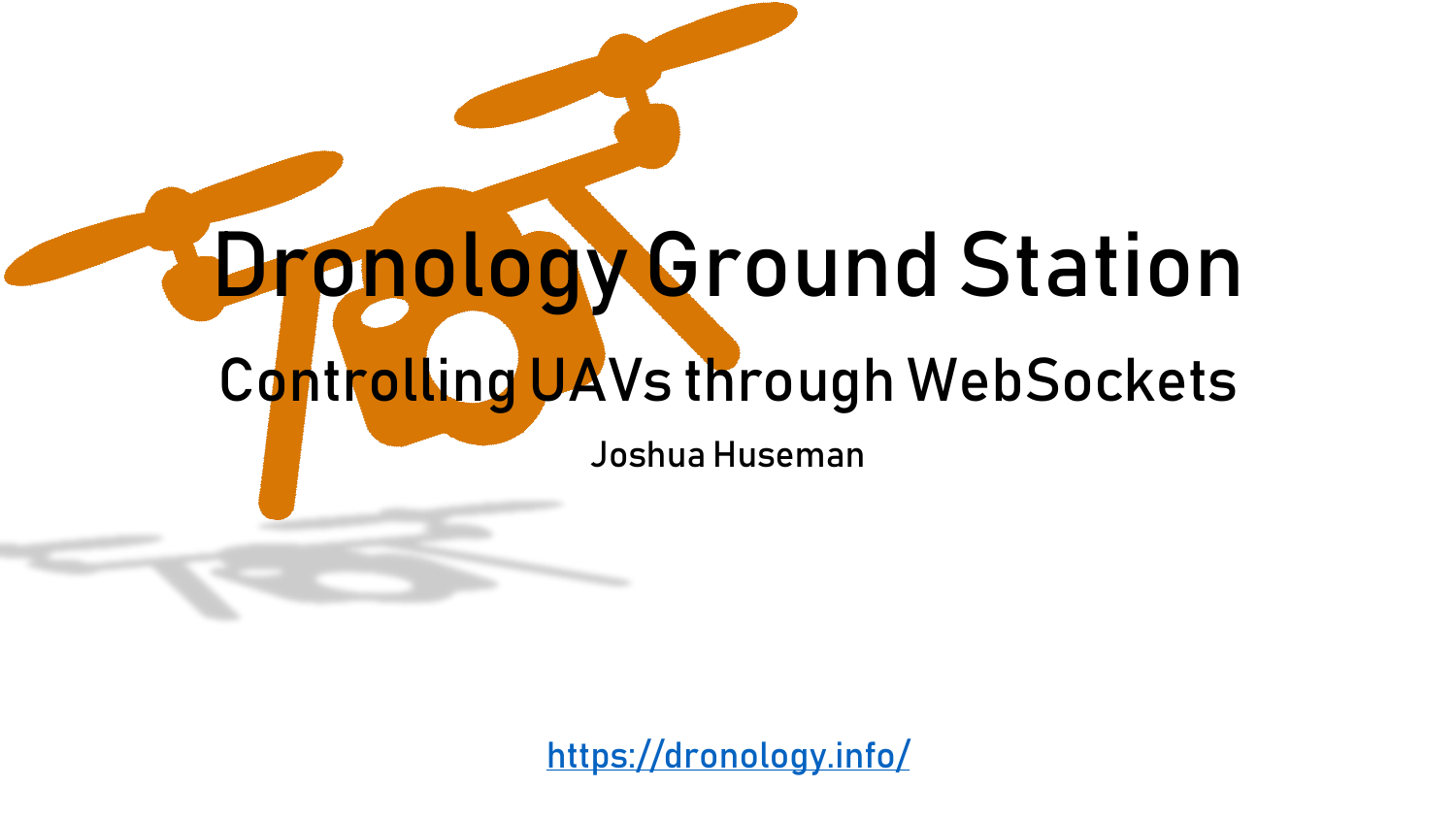# Core Dronology Controller/User Interface

- Java-based core controller dispatches flight routes
- Vaadin (Java web server) user interface handles planning and visualizing flights

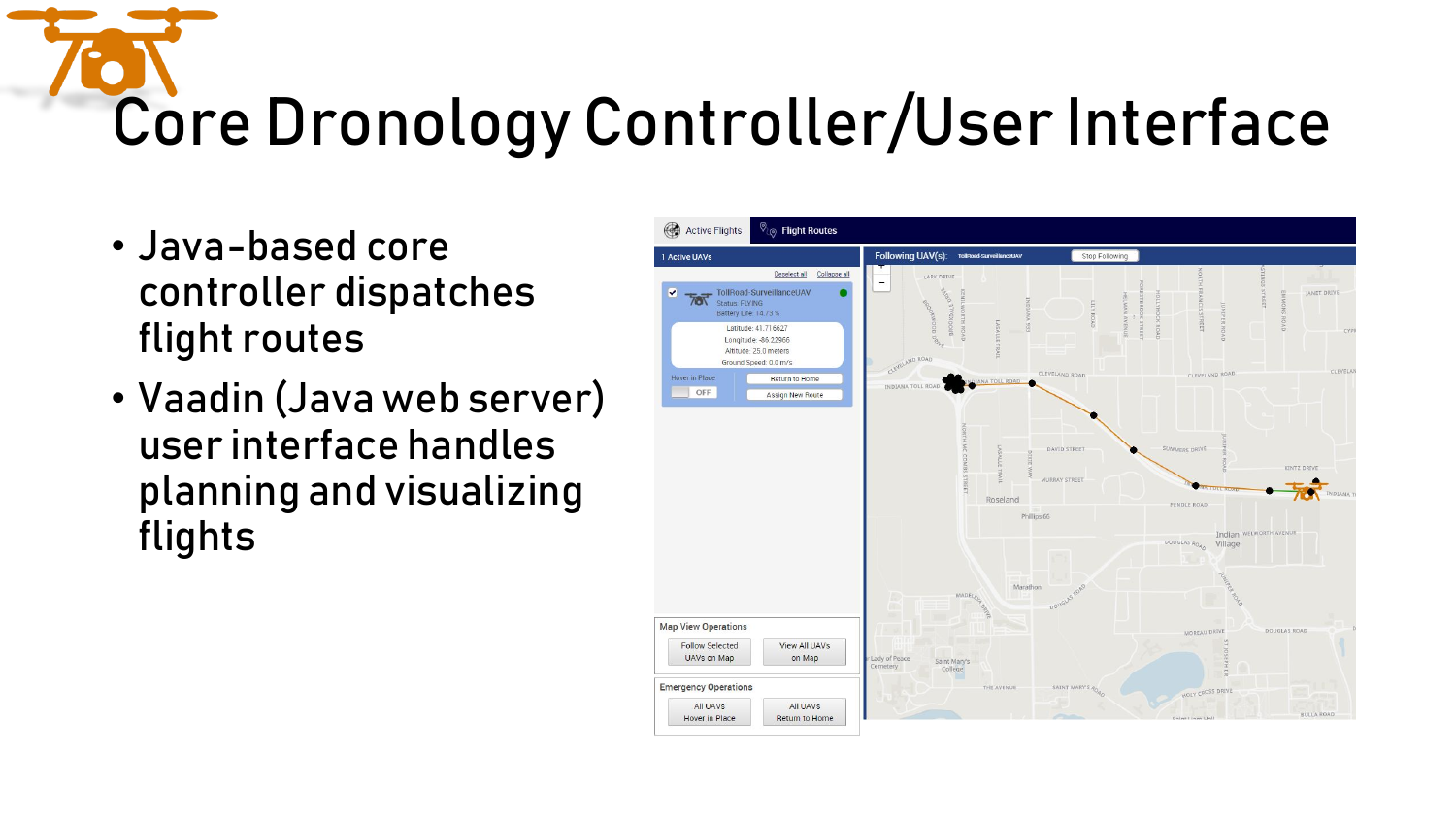## Ground Control Station

- Communication bridge between core controller and UAVs
- Relays status messages from UAVs to Dronology Core
- Forwards commands from Dronology to the UAVs
- Pulls RTK GPS correction data from Raspberry Pi server
- Written in Python:
	- DroneKit [\(http://python.dronekit.io/\)](http://python.dronekit.io/) for controlling UAVs
	- Socket for communicating with Dronology Core (and RTK server)
- Simple JSON-based communication protocol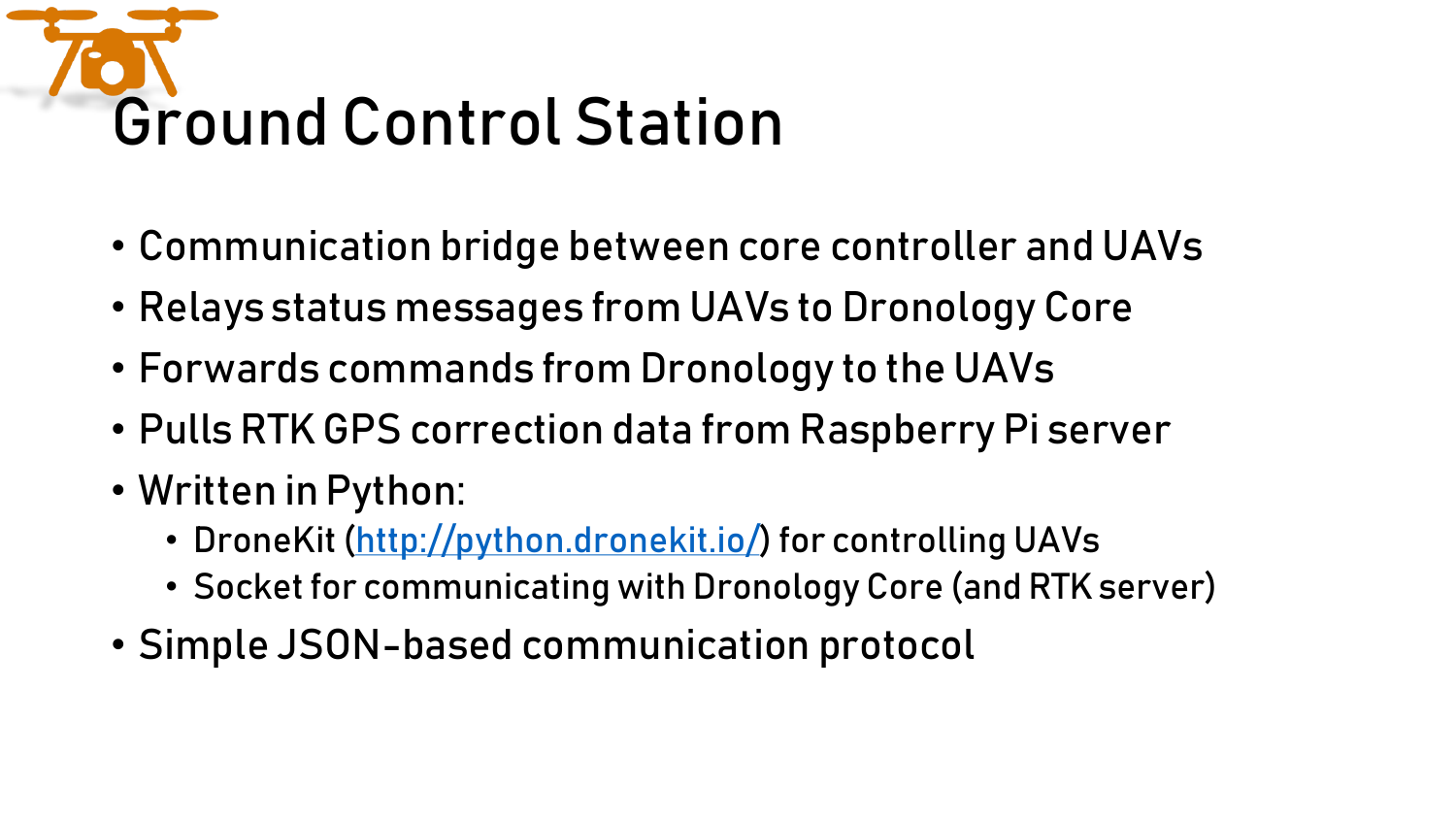### JSON Communication Protocol

{

}

#### Each message is a JSON object, with a carriage return (\r) character to signal the end of a message.

{ "type": "handshake", "uavid": "PHYS 0", "sendtimestamp": 1512454376145, "data": { "home": { "x": 41.698184,  $"v"$ : -86.233975,  $"z"$ : 0.0 }, "safetycase": {} } }

"type": "state", "uavid": "PHYS 0", "sendtimestamp": 1512454389145, "data": { "location":{"x":0.0,"y":0.0,"z":0.0}, "attitude":{"x":0.0,"y":0.0,"z":0.0}, "velocity":{"x":0.0,"y":0.0,"z":0.0}, "batterystatus": { "current": 0.1, "voltage": 12.4, "level": 100.0 }, "status": "ACTIVE", "armable": true, "groundspeed": 0.0, "armed": true, "mode": "GUIDED" }

"command": "takeoff", "uavid": "PHYS 0", "msgid": 1, "sendtimestamp": 1512454393145, "data":{ "altitude": 100 } "command": "gotoLocation", "uavid": "PHYS 0", "msgid": 2, "sendtimestamp": 1512454399145, "data":{  $"x"$ : 10,  $"v"$ : -10. "z": 100 }

{

}

{

}

{"command":"gotoLocation","uavid":"PHYS\_0","msgid":2,"sendtimestamp":1512454399145,"data":{"x":10,"y":-10,"z":100}}